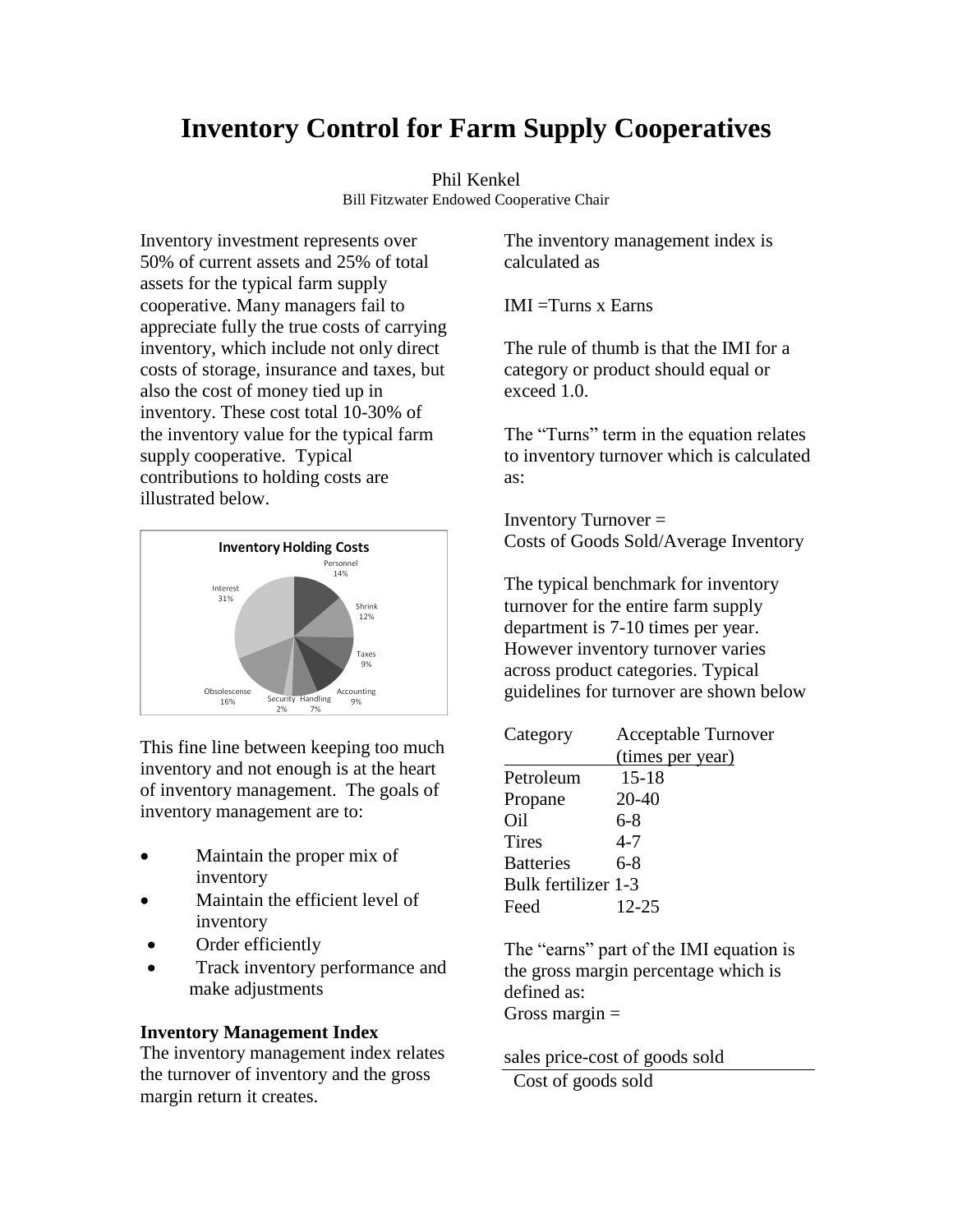Typical guidelines for gross margins are shown below.

| Category              | <b>Acceptable Gross Margin</b> |
|-----------------------|--------------------------------|
| Petroleum             | 14-18%                         |
| Propane               | $7 - 12%$                      |
| Oil                   | 10-20%                         |
| <b>Tires</b>          | 10-20%                         |
| <b>Batteries</b>      | 12-20%                         |
| Bulk fertilizer 5-10% |                                |
| Feed                  |                                |

Following these guidelines typically generates a "Turns" x "Earns" index of over 1.0 Some bulk items such as fertilizer can be profitable managed with an IMI lower than 1.0 while some categories with higher labor or obsolescence such as animal health may require an IMI of over 1.0

The IMI value provides an indication as to whether you have the appropriate level of inventory. If the IMI is over 1.0 the inventory investment is paying its way. When the IMI for a category, a product, or the farm supply department as a whole is less than 1.0 inventory levels should be reduced unless margins can be improved.

# **The Purchasing Plan**

The purchasing plan encompasses two critical decisions: when to purchase at item and how much to order. One of the goals of inventory management is to have items in stock at the moment they are needed. The "re-order point" is the inventory level at which the stock should be replenished. The re-order point is generally determined as

 $Re$ -order point  $=$ 

(average daily usage x lead time) + safety stock

Where lead time is equal to the time it takes to receive an item after ordering and the safety stock is the amount the manager wants on hand in case actual demand is higher than average or delivery is slower than anticipated. Many managers use a rule of thumb for safety stock such as 50% of the lead time amount.

As an example, consider the re-order point for fence posts when the average usage is 2 bundles per day and the average delivery time is 5 days. In this example the re-order point would be 15 bundles (10 bundles for the lead time usage and a 50% safety stock) and the manager would re-order when the inventory on-hand reached 15 bundles.

# **The Re-order Quantity**

The second component of the purchasing plan is the re-order quantity, which is the amount that is ordered. The optimum order quantity is a balance between ordering costs and holding costs. The more often you order an item in small quantities, the more costly it is in terms time spent purchasing and receiving and freight fees. But if you order an item less frequently in larger quantities the inventory carrying costs escalate.

There are formulas to calculate the optimum order quantity based on the ordering costs and holding costs. Most farm supply managers find these techniques too complex and develop rule of thumb through experience. For most products (bulk petroleum might be an exception) it doesn't make sense to order more frequently than once a week. For almost all items it doesn't make sense to have more than a 90 day supply on hand.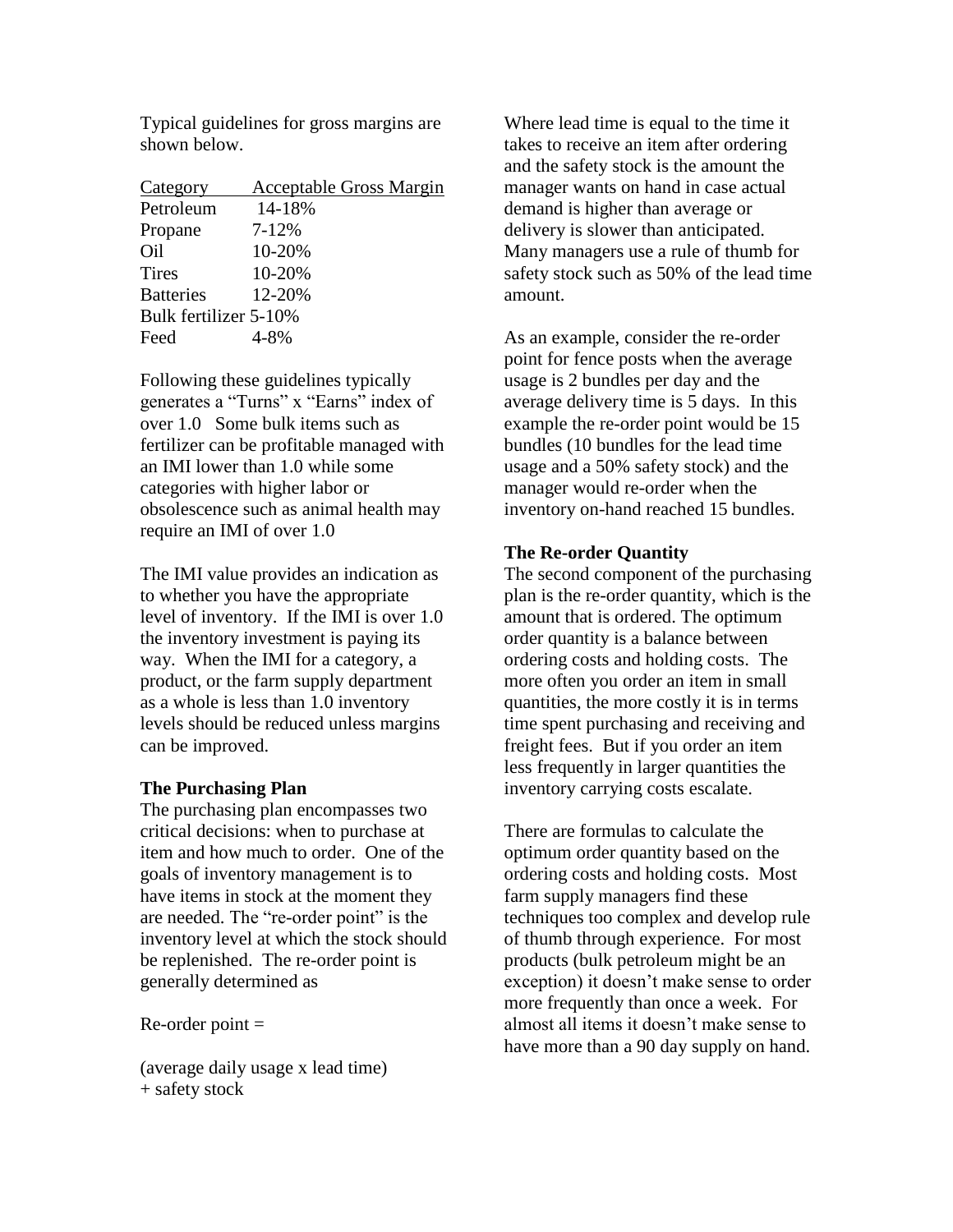Between these two endpoints (ordering a 7 day supply and a 90 day supply) the minimum amount required for favorable freight or delivery charges should be considered. A good rule of thumb is to order the smallest amount that will result in favorable freight charges but never order so little that you will have to order in less than a week or so much that you will have a 2-3 month supply. These guideline can then be tweaked with information from the IMI equation. For example, if the item has a profit margin of 15% you need 7.1 turns a year to reach an IM I of 1.0 which implies ordering and keeping less than a 2 month supply.

### **A-B-C Analysis**

Selective inventory control, also called ABC analysis provides a mechanism for identifying items that will have a significant impact on inventory costs. The system recognizes the fact that a small portion of inventory accounts for a high portion of turnover and revenue.

The most common version of the ABC system classifies high turnover items such as dog food, salt or feed in the "A" category. These items typically represent less than 15% of your total inventory but more than 80% of your retail farm supply sales. The purchasing plan should always keep these items in stock during season.

The B category would include items with lower sales and turnover such as oil filters or lick tubs. These items may represent 65% of your inventory but only 5-10% of sales. These items should be monitored closely and the tradeoffs between carrying costs and the shortages can be weighed.

Items in the "C" category have low turnover and low importance. This may include seasonal or specialty items or items that the purchasing manager (or perhaps the previous manager) erroneous thought would perform in the A or B categories. Strategies such as consignment sales or requiring a customer to purchase a full case of special order products can reduce this category. Some "C" items should simply be eliminated.

### **Managing Seasonal Items**

Another 80-20 rule is that seasonal items make up less than 20% of inventory but create 80% of the headaches. The first step in managing seasonal inventories is identifying the seasonal items. Sales from previous seasons should be examined. If 80% of the sales occurred in a 6 month period of time the item should be handled as seasonal inventory.

Demand for seasonal items should be based on monthly usage in previous years. The purchasing manager should develop a stocking plan for seasonal inventory. The plan should reflect the lead time is needed to build seasonal stock, when seasonal inventories should peak, and the re-stocking cutoff date. A key to managing seasonal items is realizing that it is acceptable, and usually desirable to run out of these items prior to the end of the season.

#### **Shrinkage**

Inventory shrinkage is the difference between the amounts that were purchased and available for sale and the amount actually sold or still held in inventory. The average shrinkage for the U.S. retail industry is around 1.5% of sales. Shrinkage increases the effective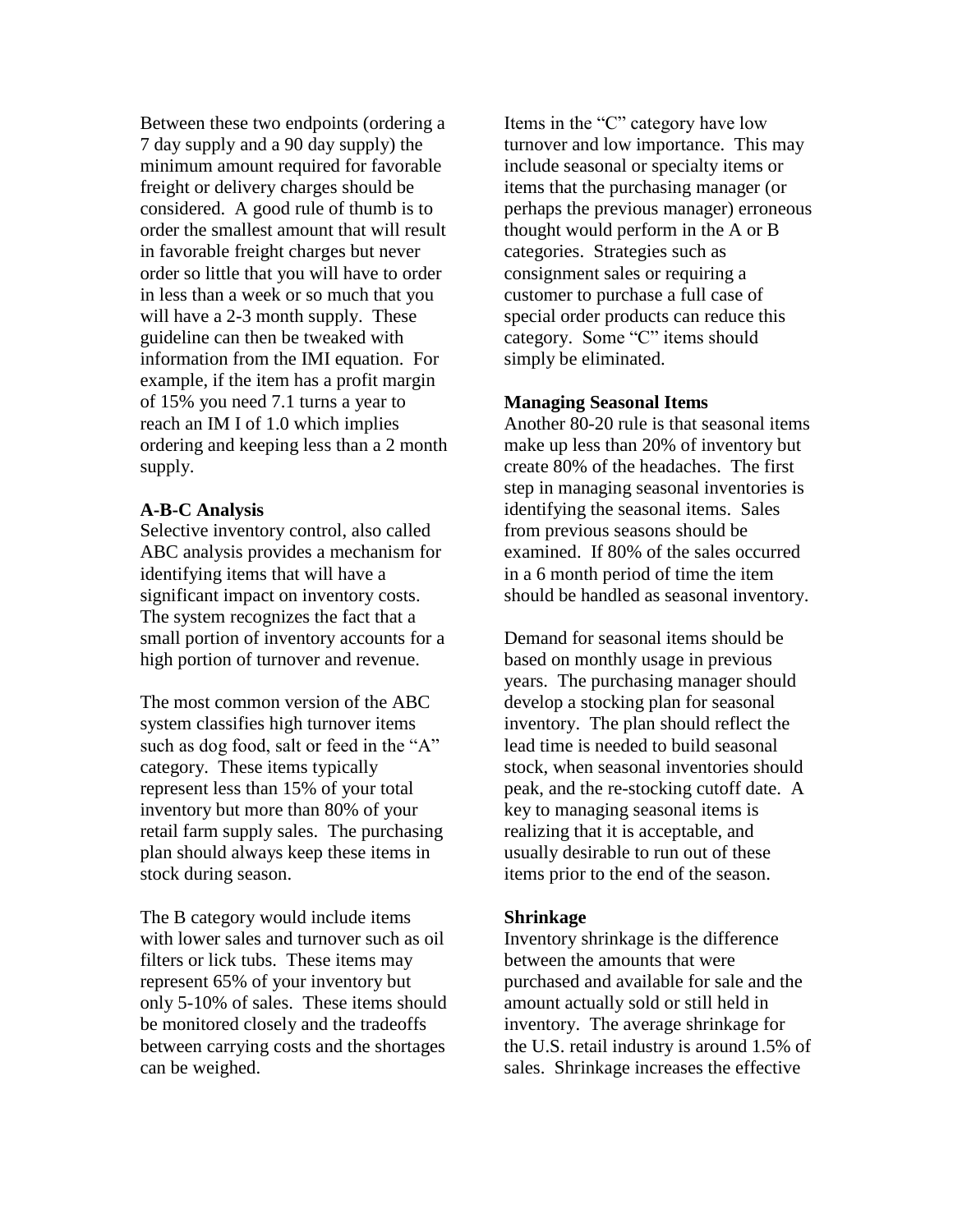cost of goods sold and reduces the gross profit margin.

Caused of shrinkage include damage, broken packaging, obsolescence, theft, and paper work or computer entry errors. In the case of bulk products shrinkage also results from inaccurate measurement, moisture loss, and handling loss. Feed and fertilizer stored in three sided warehouses can also experience shrinkage from wind loss and from rain and snow entering the storage.

In the case of retail products shrinkage can be reduced by rotating stock, dating products and eliminating slow moving or obsolete inventory. Customer and employee theft can be addressed through a portfolio of strategies including security, monitoring, code of ethics policies, whistle blowing mechanisms and more frequent physical counts.

Good warehouse management can help reduce shrinkage in bulk commodities. This includes maintaining good warehouse condition including pest control and sanitation. Broken bags should be repaired or re-bagged immediately as research shows that warehouse personnel are less careful in a warehouse with one or more broken bags. Lift truck training can reduce product loss and also enhance safety.

#### **Controlling Inventory**

Most farm supply cooperatives maintain perpetual inventories using point of sales (POS) systems. These systems have facilitated more accurate and timely information on inventory levels and turnover. The most common problems with the POS system relate to employee error in recording purchases, coding

sales and accounting for inter-company transfer between branches.

In addition to providing continuous information on inventory levels, POS systems provide the mechanism to monitor IMI ratios at the category and product level. Information on turnover and profit by item can be used to adjust purchase decisions or pricing points. POS systems can also provide information on seasonal sales trends.

Auditing procedures require physical inventories prior to the annual audit. More frequent periodic physical inventory checks can provide a more accurate indication of year to date cost of goods sold and margin. Physical inventory checks also serve as a deterrent to employee theft. Two common procedures for periodic inventories are visual inventory control and ticker control.

As the name implies, visual control involves the manager or other assigned individual to examining the inventory visually to determine if additional inventory is required. This simple method can be a good check and balance with the continuous inventory level indicated by the POS system.

Ticker control involves the manager or staff physically counting a small portion of the inventory each day so that each segment of the inventory is counted every so many days on a regular basis. In a warehouse, a grid system can be used with some section of the warehouse inventoried every day or every week.

After these physical counts, the inventory values in the accounting records can be reconciled to reflect the